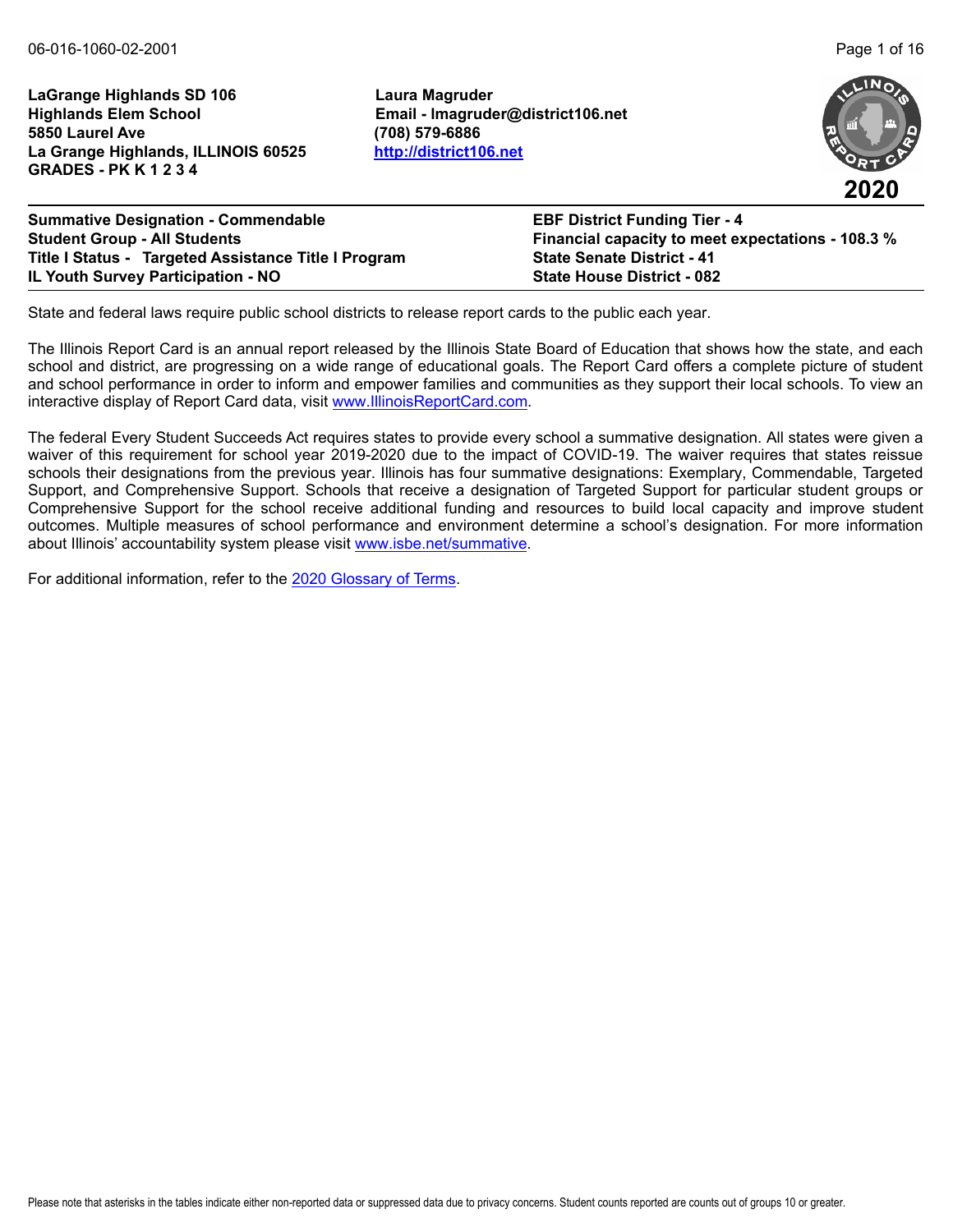|                 | <b>STUDENT ENROLLMENT</b> |         |              |                 |         |                                                          |                    |                         |                                                         |         |                      |                 |
|-----------------|---------------------------|---------|--------------|-----------------|---------|----------------------------------------------------------|--------------------|-------------------------|---------------------------------------------------------|---------|----------------------|-----------------|
|                 | All                       | White   | <b>Black</b> | <b>Hispanic</b> | Asian   | <b>Native</b><br>Hawaiian<br>/Pacific<br><b>Islander</b> | American<br>Indian | Two or<br>More<br>Races | <b>Children</b><br>with<br><b>Disabilities Learners</b> | English | Low<br><b>Income</b> | <b>Homeless</b> |
|                 |                           |         |              |                 |         | $\star$                                                  | $\star$            |                         |                                                         |         |                      | $\star$         |
| School          | 540                       | 425     |              | 74              | 22      |                                                          |                    | 18                      | 67                                                      | 26      | 18                   |                 |
|                 |                           | 78.7%   | 0.2%         | 13.7%           | 4.1%    | $\star$                                                  | $\star$            | 3.3%                    | 12.4%                                                   | 4.8%    | 3.3%                 | $\star$         |
| <b>District</b> | 921                       | 729     | 5            | 124             | 37      | $\star$                                                  | *                  | 26                      | 127                                                     | 35      | 40                   |                 |
|                 |                           | 79.2%   | 0.5%         | 13.5%           | 4.0%    | $\star$                                                  | $\star$            | 2.8%                    | 13.8%                                                   | 3.8%    | 4.3%                 | 0.1%            |
| <b>State</b>    | 1,957,018                 | 929,443 | 324,212      | 519,982         | 102,732 | 2,035                                                    | 4,936              | 73,678                  | 348,751                                                 | 245,502 | 949,618              | 38,890          |
|                 |                           | 47.5%   | 16.6%        | 26.6%           | 5.2%    | 0.1%                                                     | 0.3%               | 3.8%                    | 17.8%                                                   | 12.5%   | 48.5%                | 2.0%            |

**Student Enrollment** is based on Serving School.

**Children with Disabilities** are those students eligible to receive special education services through an IEP or support through a 504 plan. **English Learners** are students eligible for transitional bilingual programs. **Low Income** are students who receive or live in households that receive SNAP or TANF; are classified as homeless, migrant, runaway, Head Start, or foster children; or live in a household where the household income meets the USDA income guidelines to receive free or reduced-price meals.

**Homeless** students are those who do not have permanent and adequate homes.

|               | <b>CHRONIC ABSENTEEISM RATE</b> |        |              |                 |       |                                       |          |                |                         |                         |                |               |
|---------------|---------------------------------|--------|--------------|-----------------|-------|---------------------------------------|----------|----------------|-------------------------|-------------------------|----------------|---------------|
|               |                                 |        |              |                 |       | <b>Native</b><br>Hawaiian<br>/Pacific | American | Two or<br>More | <b>Children</b><br>with | <b>Students</b><br>with | <b>Enalish</b> | Low           |
|               | All                             | White  | <b>Black</b> | <b>Hispanic</b> | Asian | <b>Islander</b>                       | Indian   | Races          | <b>Disabilities</b>     | <b>IEPs</b>             | ∟earners       | <b>Income</b> |
| <b>School</b> | 1.7%                            | 0.9%   |              | 5.6%            | 0.0%  |                                       |          | 6.7%           | 2.1%                    | 3.1%                    | 0.0%           | 23.1%         |
| District      | 2.1%                            | $.6\%$ |              | 4.8%            | 3.3%  |                                       | $\star$  | 4.3%           | 3.7%                    | 2.8%                    | 3.3%           | 14.3%         |
| <b>State</b>  | 11.0%                           | 7.8%   | 18.7%        | 12.5%           | 5.7%  | 10.0%                                 | 15.6%    | 13.0%          | 16.3%                   | 16.9%                   | 11.3%          | 16.4%         |

**Users of this report should note that this data may have possibly been affected by the suspension of in-person instruction during the 2019-20 school year. While it was collected in accordance with ISBE data policy and validated through normal procedures, the state environment and policy changes resulting from the suspension of in-person instruction may have possibly affected the results. Thus, please use caution when interpreting results and trends.**

|                 | <b>ISTUDENT MOBILITY RATE</b> |      |        |         |              |                 |       |                 |          |        |                     |                 |          |               |
|-----------------|-------------------------------|------|--------|---------|--------------|-----------------|-------|-----------------|----------|--------|---------------------|-----------------|----------|---------------|
|                 |                               |      |        |         |              |                 |       | <b>Native</b>   |          |        |                     |                 |          |               |
|                 |                               |      |        |         |              |                 |       | Hawaiian        |          | Two or | <b>Children</b>     | <b>Students</b> |          |               |
|                 |                               |      |        |         |              |                 |       | /Pacific        | American | More   | with                | with            | English  | Low           |
|                 | All                           | Male | Female | White   | <b>Black</b> | <b>Hispanic</b> | Asian | <b>Islander</b> | Indian   | Races  | <b>Disabilities</b> | <b>IEPs</b>     | Learners | <b>Income</b> |
| <b>School</b>   | 2.6%                          | .6%  | 3.7%   | 2.0%    |              | .6%             | 10.5% | $\star$         |          | 5.3%   | $.7\%$              | 2.3%            | 3.7%     | 11.8%         |
| <b>District</b> | .9%                           | .5%  | 2.3%   | $1.7\%$ |              | 0.9%            | 5.9%  |                 |          | 3.7%   | 4.1%                | 4.5%            | 2.8%     | 11.8%         |
| <b>State</b>    | 6.2%                          | 6.5% | 5.8%   | 4.1%    | 11.8%        | 5.9%            | 6.1%  | 8.2%            | 8.6%     | 7.6%   | 6.2%                | 6.8%            | 7.4%     | 9.0%          |

**Students with IEPs** are those eligible to receive special education services.

Users of this report should note that this data may have possibly been affected by the suspension of in-person instruction during the 2019-20 school year. While it was collected **in accordance with ISBE data policy and validated through normal procedures, the state environment and policy changes resulting from the suspension of in-person instruction may have possibly affected the results. Thus, please use caution when interpreting results and trends.**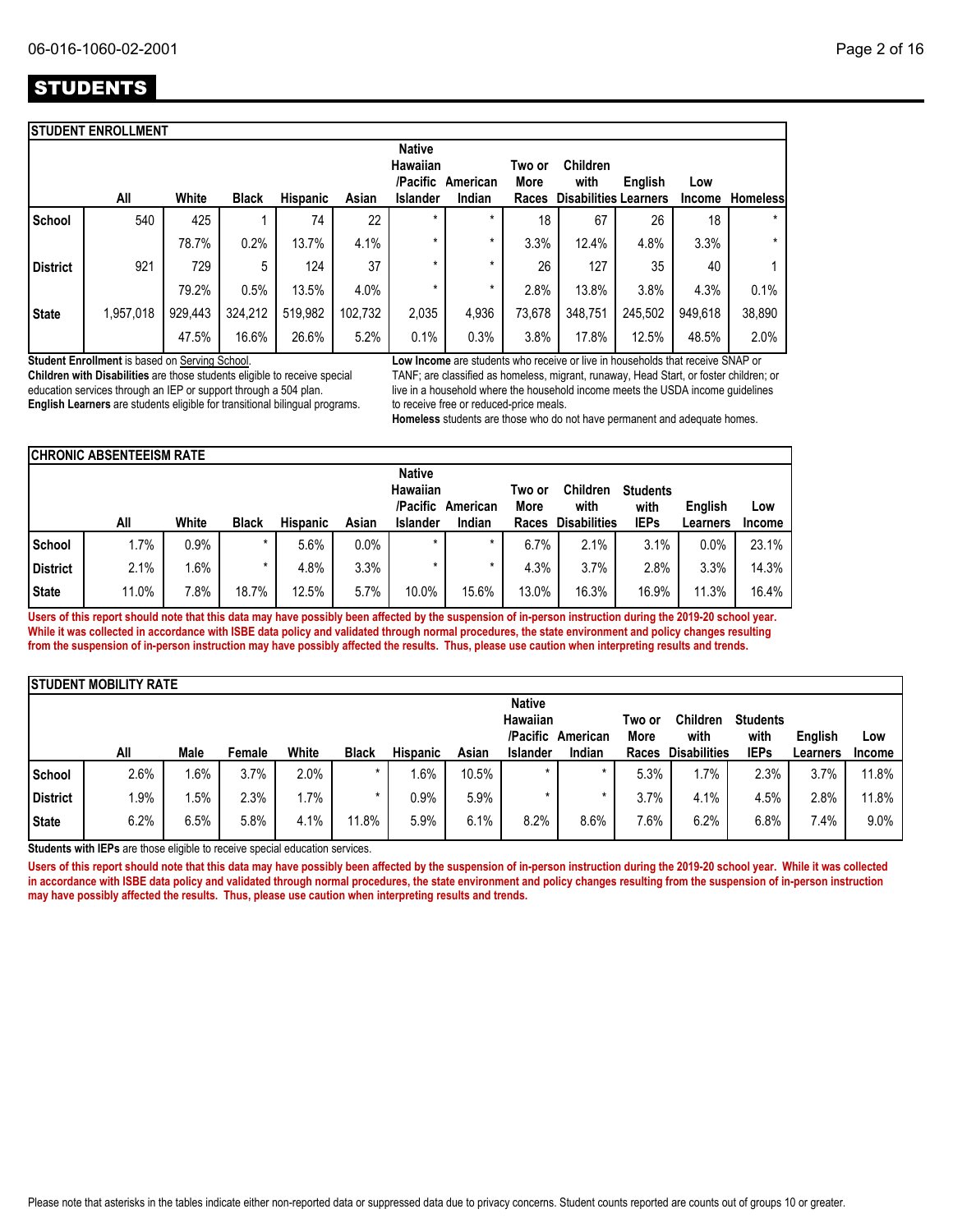## GIFTED STUDENTS

"Gifted Education" is defined as educational services, including differentiated curricula and instructional methods, designed to meet the needs of gifted children as defined in Article 14A of this code.

"Advanced Academic Program" is defined as a course of study to which students are assigned based on advanced cognitive ability or advanced academic achievement compared to local age peers and in which the curriculum is substantially differentiated from the general curriculum to provide appropriate challenge and pace. Note that gifted students are a subset of accelerated placement /advanced academic program students and are included in these metrics also.

| ISTUDENTS ASSESSED FOR<br><b>GIFTEDNESS</b> |         |       |  |  |  |  |  |  |  |
|---------------------------------------------|---------|-------|--|--|--|--|--|--|--|
| # Students<br>% Students                    |         |       |  |  |  |  |  |  |  |
| School                                      | 2       | 0.4%  |  |  |  |  |  |  |  |
| <b>District</b>                             | 140     | 14.6% |  |  |  |  |  |  |  |
| <b>State</b>                                | 165,182 | 7.6%  |  |  |  |  |  |  |  |

|               | <b>STUDENTS ASSESSED FOR GIFTEDNESS (Demographics)</b> |         |        |       |              |                 |         |                 |          |             |                 |          |               |
|---------------|--------------------------------------------------------|---------|--------|-------|--------------|-----------------|---------|-----------------|----------|-------------|-----------------|----------|---------------|
|               |                                                        |         |        |       |              |                 |         | <b>Native</b>   |          |             |                 |          |               |
|               |                                                        |         |        |       |              |                 |         | Hawaiian        |          | Two or      | <b>Students</b> |          |               |
|               |                                                        |         |        |       |              |                 |         | /Pacific        | American | <b>More</b> | With            | English  | Low           |
|               | All                                                    | Male    | Female | White | <b>Black</b> | <b>Hispanic</b> | Asian   | <b>Islander</b> | Indian   | Races       | <b>IEPs</b>     | Learners | <b>Income</b> |
| <b>School</b> |                                                        | $\star$ |        |       | $\star$      | $\star$         | $\star$ |                 |          | $\star$     | $\star$         |          | $\star$       |
| District      | 140                                                    | 13.6%   | 15.8%  | 14.7% | *            | 11.4%           | $\star$ |                 |          | $\star$     |                 |          | $\star$       |
| State         | 165,182                                                | 7.5%    | 7.7%   | 8.5%  | 4.7%         | 5.5%            | 18.4%   | 8.1%            | 7.4%     | 9.1%        | 5.9%            | 6.3%     | 4.7%          |

|                          | ISTUDENTS ASSESSED FOR GIFTEDNESS TAUGHT BY<br><b>IGIFTED-ENDORSED TEACHERS</b> |         |  |  |  |  |  |  |
|--------------------------|---------------------------------------------------------------------------------|---------|--|--|--|--|--|--|
| # Students<br>% Students |                                                                                 |         |  |  |  |  |  |  |
| <b>School</b>            | $\star$                                                                         | $\star$ |  |  |  |  |  |  |
| l District               | $\star$                                                                         | $\star$ |  |  |  |  |  |  |
| <b>State</b>             | 19.414                                                                          | 0.9%    |  |  |  |  |  |  |

|          | <b>STUDENTS ASSESSED FOR GIFTEDNESS TAUGHT BY GIFTED-ENDORSED TEACHERS (Demographics)</b> |          |        |       |              |                 |       |                                                   |                    |                         |                                        |                     |                      |
|----------|-------------------------------------------------------------------------------------------|----------|--------|-------|--------------|-----------------|-------|---------------------------------------------------|--------------------|-------------------------|----------------------------------------|---------------------|----------------------|
|          | All                                                                                       | Male     | Female | White | <b>Black</b> | <b>Hispanic</b> | Asian | <b>Native</b><br>Hawaiian<br>/Pacific<br>Islander | American<br>Indian | Two or<br>More<br>Races | <b>Students</b><br>With<br><b>IEPs</b> | English<br>Learners | Low<br><b>Income</b> |
| School   |                                                                                           | $\star$  |        |       | $\star$      |                 |       |                                                   |                    |                         | $\star$                                |                     |                      |
| District |                                                                                           | $^\star$ |        |       | ÷            |                 |       |                                                   |                    |                         | $\star$                                |                     |                      |
| l State  | 19.414                                                                                    | 0.9%     | 0.9%   | 1.1%  | 0.3%         | 0.6%            | 2.7%  | $0.3\%$                                           | 0.7%               | 0.9%                    | 0.4%                                   | 0.4%                | 0.4%                 |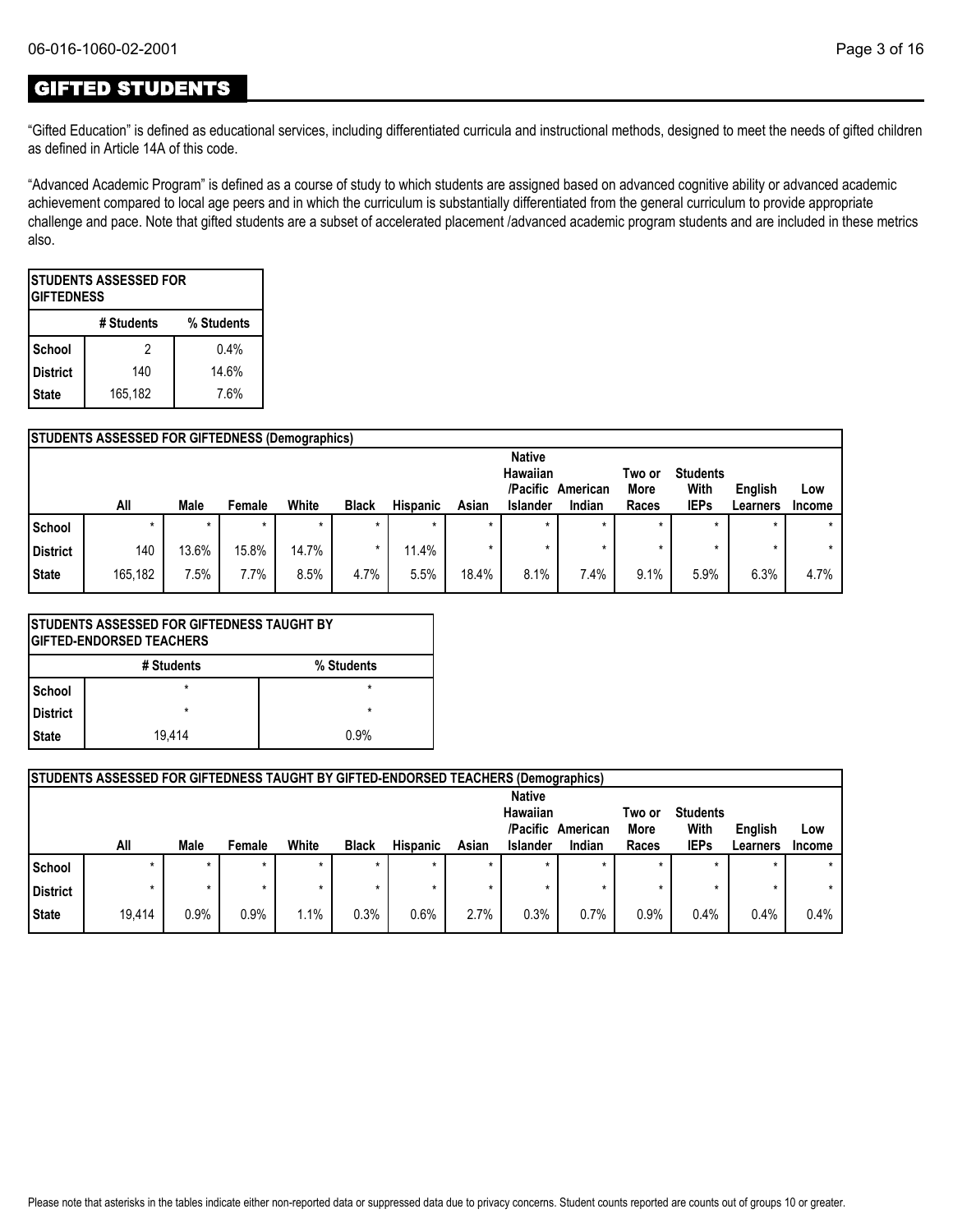### 06-016-1060-02-2001 Page 4 of 16

|            | <b>STUDENTS IDENTIFIED AS GIFTED</b> |            |  |  |  |  |  |  |  |  |
|------------|--------------------------------------|------------|--|--|--|--|--|--|--|--|
|            | # Students                           | % Students |  |  |  |  |  |  |  |  |
| School     |                                      | $0.4\%$    |  |  |  |  |  |  |  |  |
| l District | 140                                  | 14.6%      |  |  |  |  |  |  |  |  |
| l State    | 50,813                               | 2.3%       |  |  |  |  |  |  |  |  |

|                 | <b>STUDENTS IDENTIFIED AS GIFTED (Demographics)</b> |             |         |       |              |                 |         |                      |          |                |                         |          |               |
|-----------------|-----------------------------------------------------|-------------|---------|-------|--------------|-----------------|---------|----------------------|----------|----------------|-------------------------|----------|---------------|
|                 |                                                     |             |         |       |              |                 |         | <b>Native</b>        |          |                |                         |          |               |
|                 |                                                     |             |         |       |              |                 |         | Hawaiian<br>/Pacific | American | Two or<br>More | <b>Students</b><br>With | English  | Low           |
|                 | All                                                 | <b>Male</b> | Female  | White | <b>Black</b> | <b>Hispanic</b> | Asian   | Islander             | Indian   | Races          | <b>IEPs</b>             | Learners | <b>Income</b> |
| School          | ÷                                                   | $\star$     | $\star$ | *     | $\star$      | ÷               | $\star$ | $\star$              | $\star$  | $\star$        | ÷                       | $\star$  | $\star$       |
| <b>District</b> | 140                                                 | 13.6%       | 15.8%   | 14.7% | *            | 11.4%           |         |                      |          | *              |                         |          | $\star$       |
| <b>State</b>    | 50,813                                              | 2.3%        | 2.4%    | 2.5%  | $1.1\%$      | .4%             | 9.9%    | 3.4%                 | 1.3%     | 2.7%           | 0.6%                    | 0.5%     | $1.0\%$       |

|                          | <b>STUDENTS IDENTIFIED AS GIFTED TAUGHT BY</b><br><b>GIFTED-ENDORSED TEACHERS</b> |      |  |  |  |  |  |  |  |
|--------------------------|-----------------------------------------------------------------------------------|------|--|--|--|--|--|--|--|
| # Students<br>% Students |                                                                                   |      |  |  |  |  |  |  |  |
| l School                 | $\star$                                                                           |      |  |  |  |  |  |  |  |
| l District               | ÷                                                                                 | ÷    |  |  |  |  |  |  |  |
| l State                  | 9.454                                                                             | 0.4% |  |  |  |  |  |  |  |

|          | <b>STUDENTS IDENTIFIED AS GIFTED TAUGHT BY GIFTED-ENDORSED TEACHERS (Demographics)</b>                           |         |         |         |              |                 |         |                 |        |       |             |          |               |
|----------|------------------------------------------------------------------------------------------------------------------|---------|---------|---------|--------------|-----------------|---------|-----------------|--------|-------|-------------|----------|---------------|
|          | <b>Native</b><br>Hawaiian<br><b>Students</b><br>Two or<br>/Pacific<br>With<br>More<br>English<br>American<br>Low |         |         |         |              |                 |         |                 |        |       |             |          |               |
|          | All                                                                                                              | Male    | Female  | White   | <b>Black</b> | <b>Hispanic</b> | Asian   | <b>Islander</b> | Indian | Races | <b>IEPs</b> | Learners | <b>Income</b> |
| School   | $\star$                                                                                                          | $\star$ | $\star$ | $\star$ | $\star$      |                 | $\star$ | $\star$         |        |       | $\star$     |          |               |
| District |                                                                                                                  |         |         | $\star$ | ÷            |                 |         |                 |        |       |             |          |               |
| State    | 9,454                                                                                                            | 0.4%    | 0.4%    | 0.5%    | 0.1%         | 0.2%            | $1.9\%$ | 0.1%            | 0.3%   | 0.5%  | 0.1%        | 0.1%     | 0.1%          |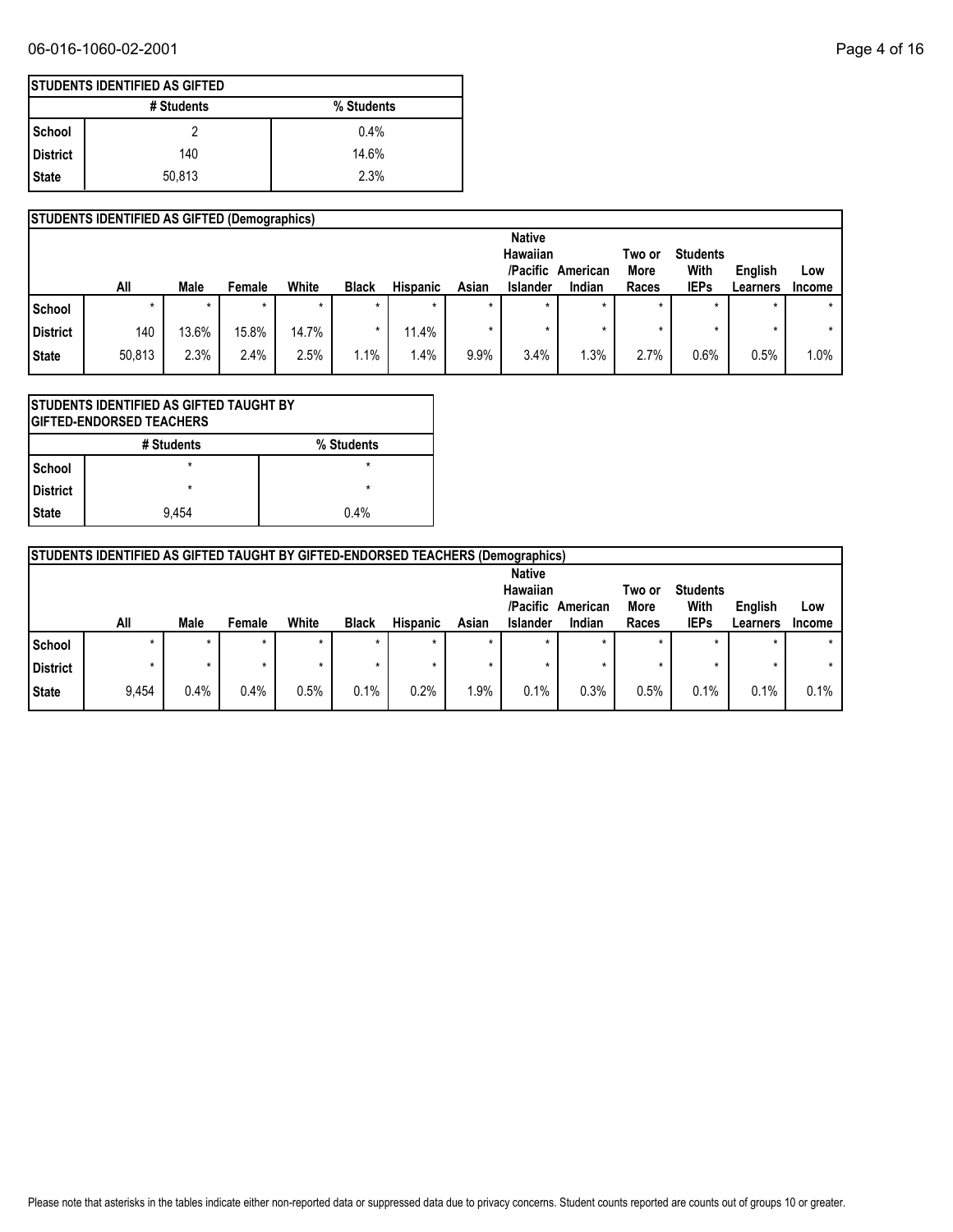# INSTRUCTIONAL SETTING

| <b>TOTAL SCHOOL DAYS</b> |     |  |  |  |  |  |  |
|--------------------------|-----|--|--|--|--|--|--|
| <b>Number of Days</b>    |     |  |  |  |  |  |  |
| School                   | 182 |  |  |  |  |  |  |
| District                 | 182 |  |  |  |  |  |  |
| l State                  | 175 |  |  |  |  |  |  |

**Users of this report should note that this data may have possibly been affected by the suspension of in-person instruction during the 2019-20 school year. While it was collected in accordance with ISBE data policy and validated through normal procedures, the state environment and policy changes resulting from the suspension of in-person instruction may have possibly affected the results. Thus, please use caution when interpreting results and trends.**

| % of 8TH GRADERS<br>PASSING ALGEBRA I |       |  |  |  |  |  |  |
|---------------------------------------|-------|--|--|--|--|--|--|
| School                                |       |  |  |  |  |  |  |
| <b>District</b>                       | 96.9% |  |  |  |  |  |  |
| State                                 | 30.8% |  |  |  |  |  |  |

**Users of this report should note that this data may have possibly been affected by the suspension of in-person instruction during the 2019-20 school year. HOWEVER, based on the data collected and comparisons to historical data, the data collected for this collection cycle does not, in aggregate, exhibit greater variation than is normally observed from year to year.**

| <b>STUDENT-TO-STAFF RATIOS</b> |                                        |                                       |                                            |                         |  |  |  |  |  |  |
|--------------------------------|----------------------------------------|---------------------------------------|--------------------------------------------|-------------------------|--|--|--|--|--|--|
|                                | Pupil-<br><b>Teacher</b><br>Elementary | Pupil-<br><b>Teacher</b><br>Secondary | Pupil-<br><b>Certified</b><br><b>Staff</b> | Pupil-<br>Administrator |  |  |  |  |  |  |
| School                         | --                                     |                                       |                                            |                         |  |  |  |  |  |  |
| <b>District</b>                | 16.0                                   | *                                     | 8.0                                        | 131.6                   |  |  |  |  |  |  |
| <b>State</b>                   | 18.1                                   | 18.6                                  | 10.1                                       | 171.1                   |  |  |  |  |  |  |

| <b>HEALTH</b><br>AND<br><b>WELLNESS</b><br>(days per week) |     |  |  |  |  |
|------------------------------------------------------------|-----|--|--|--|--|
| School                                                     | 5.0 |  |  |  |  |
| <b>District</b>                                            | 5.0 |  |  |  |  |
| State                                                      | 3.6 |  |  |  |  |

**Users of this report should note that this data may have possibly been affected by the suspension of in-person instruction during the 2019-20 school year. HOWEVER, based on the data collected and comparisons to historical data, the data collected for this collection cycle does not, in aggregate, exhibit greater variation than is normally observed from year to year.**

| <b>AVERAGE CLASS SIZE</b> (as of the first school day in May) |      |      |      |      |      |         |         |         |      |          |         |  |
|---------------------------------------------------------------|------|------|------|------|------|---------|---------|---------|------|----------|---------|--|
| Grades                                                        |      |      |      |      |      |         |         |         |      | $9 - 12$ | Overall |  |
| School                                                        | 23.3 | 20.0 | 24.9 | 24.4 | 21.4 | $\star$ | $\star$ | $\star$ |      |          | 22.8    |  |
| <b>District</b>                                               | 23.3 | 20.0 | 24.9 | 24.4 | 21.4 | 24.4    | 18.3    | 20.4    | 18.5 |          | 21.4    |  |
| <b>State</b>                                                  | 19.1 | 20.8 | 21.2 | 21.9 | 22.0 | 22.6    | 23.1    | 23.0    | 22.5 | 21.6     | 21.7    |  |

|          | <b>TEACHER INFORMATION (Full-Time Equivalents)</b> |       |        |       |              |                 |         |                 |                   |        |          |  |
|----------|----------------------------------------------------|-------|--------|-------|--------------|-----------------|---------|-----------------|-------------------|--------|----------|--|
|          |                                                    |       |        |       |              |                 |         | <b>Native</b>   |                   |        |          |  |
|          |                                                    |       |        |       |              |                 |         | Hawaiian        |                   | Two or |          |  |
|          | Total                                              |       |        |       |              |                 |         |                 | /Pacific American | More   |          |  |
|          | <b>Number</b>                                      | Male  | Female | White | <b>Black</b> | <b>Hispanic</b> | Asian   | <b>Islander</b> | Indian            | Races  | Unknownl |  |
| District | 75                                                 | 13.5% | 86.5%  | 90.2% |              | $\star$         | $\star$ | $\star$         |                   |        | 9.8%     |  |
| State    | 131,230                                            | 23.2% | 76.8%  | 82.3% | 5.9%         | 7.0%            | 1.7%    | 0.1%            | 0.2%              | 0.8%   | 2.0%     |  |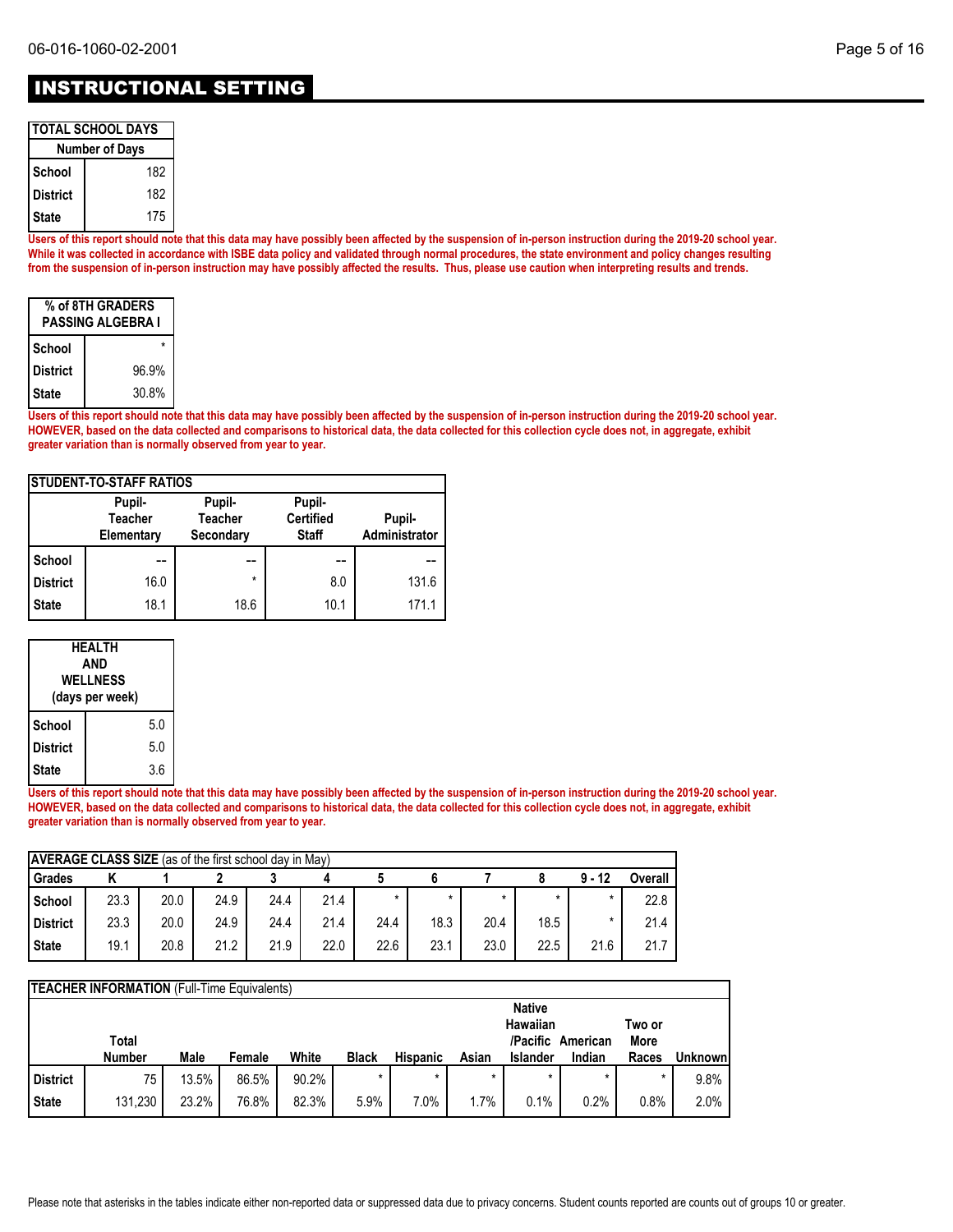#### 06-016-1060-02-2001 Page 6 of 16

|                 |                                                            | <b>TEACHER INFORMATION (Experience)</b>                        |                                                |
|-----------------|------------------------------------------------------------|----------------------------------------------------------------|------------------------------------------------|
|                 |                                                            | $%$ of                                                         | $%$ of                                         |
|                 | Average<br><b>Teaching</b><br><b>Experience</b><br>(Years) | <b>Teachers</b><br>with<br><b>Bachelor's</b><br><b>Degrees</b> | <b>Teachers</b><br>with<br>Master's<br>& Above |
| School          |                                                            |                                                                |                                                |
| <b>District</b> | 14.6                                                       | 28.5%                                                          | 71.5%                                          |
| <b>State</b>    | 13.4                                                       | 39.6%                                                          | 59.8%                                          |

|                 | <b>ITEACHER RETENTION RATE</b> |                 | <b>IPRINCIPAL TURNOVER (Count)</b> |
|-----------------|--------------------------------|-----------------|------------------------------------|
| l School        | 86.9%                          | School          | 2.0                                |
| <b>District</b> | 88.1%                          | <b>District</b> | 2.0                                |
| l State         | 85.9%                          | <b>State</b>    | 2.0                                |

### **TEACHER ATTENDANCE RATE**

| School          |       |
|-----------------|-------|
| <b>District</b> | 94.4% |
| <b>State</b>    | 86.6% |

**Users of this report should note that this data may have possibly been affected by the suspension of in-person instruction during the 2019-20 school year. While it was collected in accordance with ISBE data policy and validated through normal procedures, the state environment and policy changes resulting from the suspension of in-person instruction may have possibly affected the results. Thus, please use caution when interpreting results and trends.**

| ITEACHER EVALUATION RATE |       |  |  |  |  |  |  |  |
|--------------------------|-------|--|--|--|--|--|--|--|
| School                   |       |  |  |  |  |  |  |  |
| <b>District</b>          | 97.7% |  |  |  |  |  |  |  |
| State                    | 98.7% |  |  |  |  |  |  |  |

**Users of this report should note that this data may have possibly been affected by the suspension of in-person instruction during the 2019-20 school year. While it was collected in accordance with ISBE data policy and validated through normal procedures, the state environment and policy changes resulting from the suspension of in-person instruction may have possibly affected the results. Thus, please use caution when interpreting results and trends.**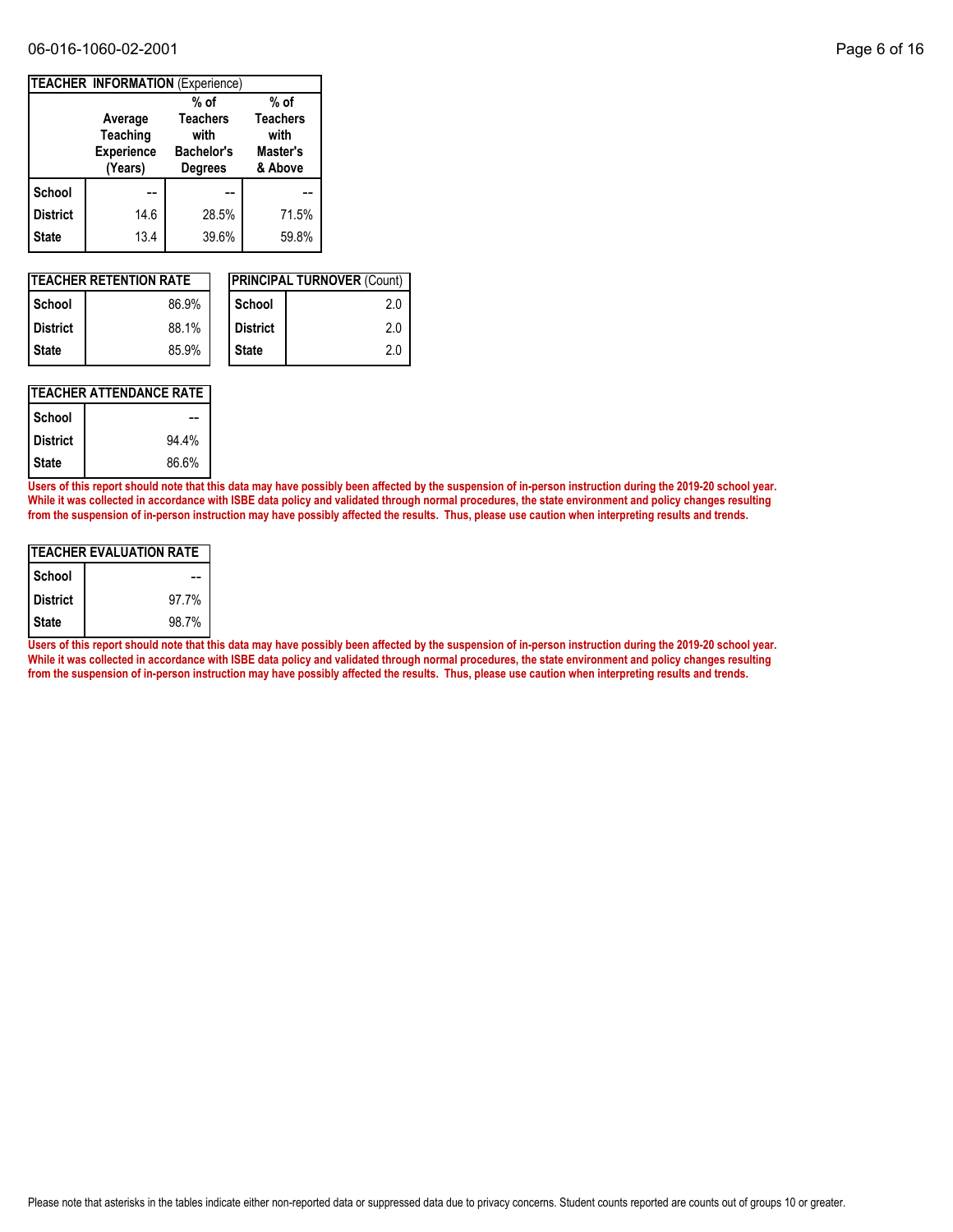# SCHOOL DISTRICT FINANCES

#### **AVERAGE TEACHER/ADMINISTRATOR SALARIES**





| <b>REVENUE BY SOURCE 2018-19</b> |                 |            | <b>EXPENDITURE BY FUND 2018-19</b> |                                     |                 |            |         |  |
|----------------------------------|-----------------|------------|------------------------------------|-------------------------------------|-----------------|------------|---------|--|
|                                  | <b>District</b> | District % | State %                            |                                     | <b>District</b> | District % | State % |  |
| Local Property Taxes             | \$12,735,358    | 89.6%      | 60.3%                              | <b>Education</b>                    | \$10,944,321    | 80.2%      | 70.4%   |  |
|                                  |                 |            |                                    | <b>Operations &amp; Maintenance</b> | \$1,394,699     | 10.2%      | 7.3%    |  |
| <b>Other Local Funding</b>       | \$691,811       | 4.9%       | 6.1%                               | <b>Transportation</b>               | \$155,920       | 1.1%       | 3.9%    |  |
|                                  |                 |            |                                    | Debt Service                        | \$625,288       | 4.6%       | 8.4%    |  |
| <b>Evidence-Based Funding</b>    | \$570,873       | 4.0%       | 21.7%                              | <b>Tort</b>                         | \$219,719       | $1.6\%$    | 1.2%    |  |
|                                  |                 |            |                                    | Municipal Retirement/               |                 |            |         |  |
| <b>Other State Funding</b>       | \$84,009        | 0.6%       | 4.9%                               | <b>Social Security</b>              | \$310,125       | 2.3%       | 1.9%    |  |
|                                  |                 |            |                                    | <b>Fire Prevention &amp; Safety</b> | \$0             | 0.0%       | 0.6%    |  |
| Federal Funding                  | \$133,644       | 0.9%       | $7.0\%$                            | <b>Capital Projects</b>             | \$0             | 0.0%       | 6.3%    |  |
| <b>TOTAL</b>                     | \$14,215,695    |            |                                    | <b>TOTAL</b>                        | \$13,650,072    |            |         |  |

#### **OTHER FINANCIAL INDICATORS**

|                 | 2017 Equalized<br><b>Assessed Valuation</b><br>per Pupil | 2017 Total School<br>Tax Rate<br>per \$100 | 2018-19 Instructional<br><b>Expenditure</b><br>per Pupil | 2018-19 Operating<br><b>Expenditure</b><br>per Pupil |
|-----------------|----------------------------------------------------------|--------------------------------------------|----------------------------------------------------------|------------------------------------------------------|
| <b>District</b> | \$490,113                                                | 2.99                                       | \$9.042                                                  | \$13,337                                             |
| <b>State</b>    | $***$                                                    | $***$                                      | \$8,582                                                  | \$14,492                                             |

\*\* Due to the way Illinois school districts are configured, state averages for equalized assessed valuation per pupil and total school tax rate per \$100 are not provided.

**Equalized assessed valuation** includes all computed property values upon which a district's local tax rate is calculated.

**Total school tax rate** is a district's total tax rate as it appears on local property tax bills.

**Instructional expenditure per pupil** includes the direct costs of teaching pupils or the interaction between teachers and pupils.

**Operating expenditure per pupil** includes the gross operating cost of a school district excluding summer school, adult education, bond principal retired, and capital expenditures.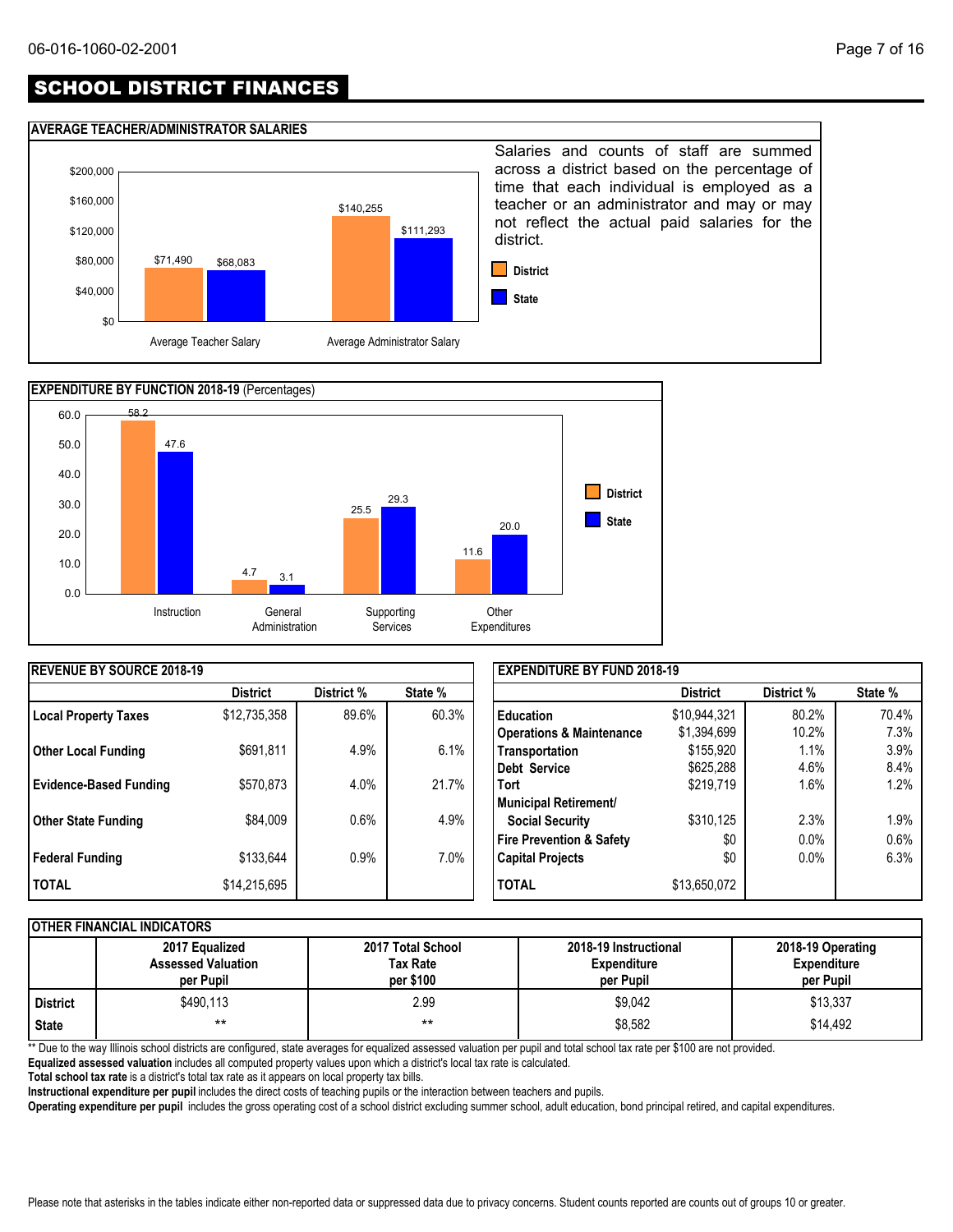## SCHOOL-LEVEL FINANCES

[www.isbe.net/site-based](https://www.isbe.net/site-based). The Every Student Succeeds Act requires LEAs to report school-level expenditure data, beginning with school year 2018-19. LEAs are required to report actual personnel and non-personnel expenditures of both site-specific and district centralized expenditures. These data are self-reported and may differ from Annual Financial Report data. For more information, visit

For Site-Based Expenditure Reporting, enrollment numbers display the average of the enrolled student count on October 1 and March 1 of the reporting year, including all children aged 3 through 21 in grades prekindergarten through 12 served by the LEA or placed in another educational institution by the LEA. Note that students attending only part of each day are counted as proportional students in the count, which may lead to decimal places in the enrollment number.

|                 |                   |      | <b>Site-Level Per-Pupil</b><br><b>Expenditures</b> |         | District Centralized Per-Pupil   Total Per-Pupil Expenditures  <br><b>Expenditures</b> |                              |         |       |                              |          |                   |                              |
|-----------------|-------------------|------|----------------------------------------------------|---------|----------------------------------------------------------------------------------------|------------------------------|---------|-------|------------------------------|----------|-------------------|------------------------------|
|                 | <b>Enrollment</b> |      | Federal State/Local Subtotal I                     |         |                                                                                        | Federal State/Local Subtotal |         |       | Federal State/Local Subtotal |          | <b>Exclusions</b> | Total<br><b>Expenditures</b> |
| School          | 521.18            | \$19 | \$5.696                                            | \$5.715 | \$453                                                                                  | \$8.557                      | \$9.010 | \$472 | \$14.254                     | \$14.725 |                   |                              |
| <b>District</b> | 903.83            | \$17 | \$6.414                                            | \$6.431 | \$453                                                                                  | \$8.557                      | \$9.010 | \$470 | \$14.972                     | \$15.442 | \$741.918         | \$14,698,537                 |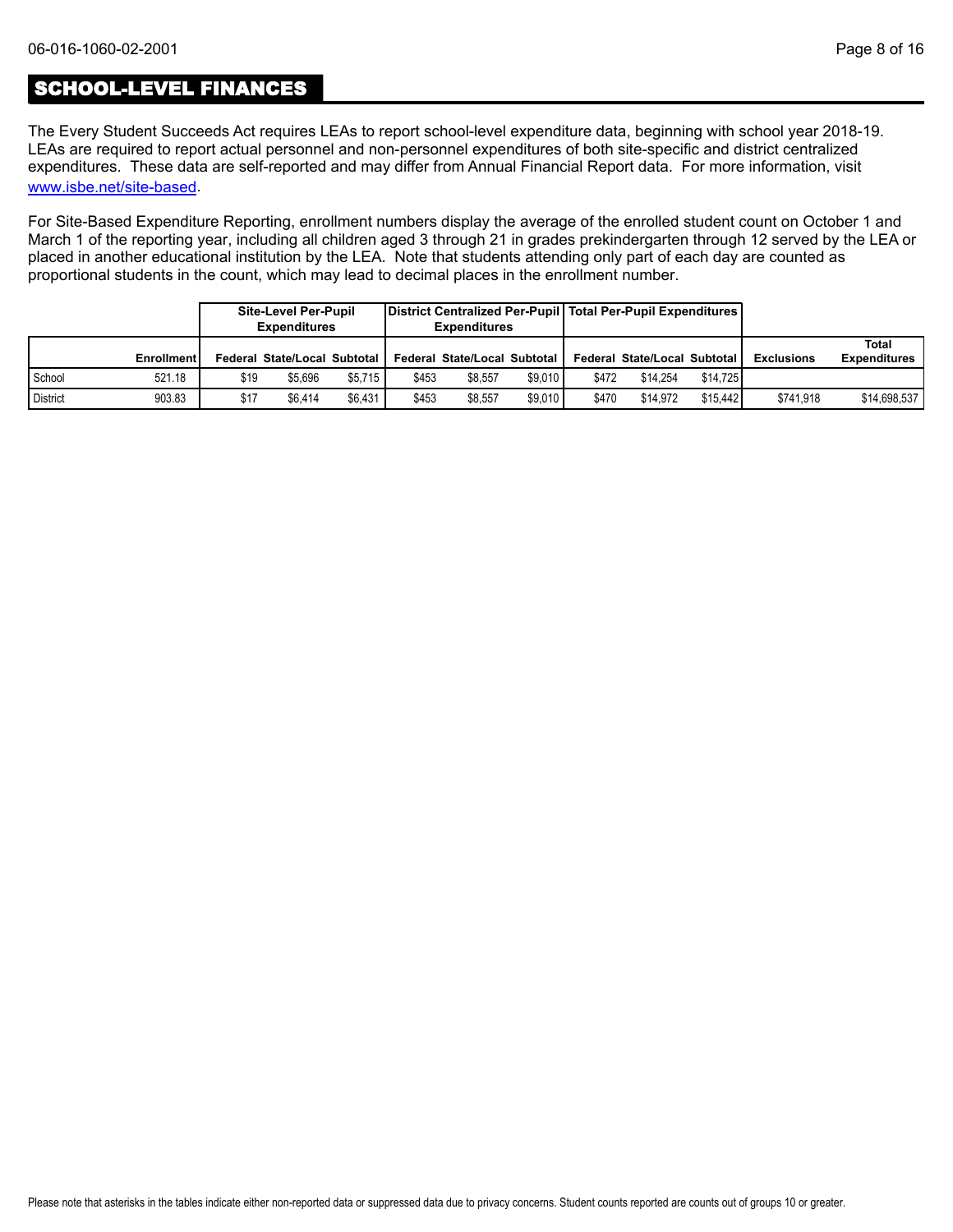### SCHOOL IMPROVEMENT FUNDS

Title I School Improvement - 1003(a) Grant funds are federal Title I funds allocated to districts to support school improvement efforts in schools designated as targeted or comprehensive. Funds must be spent on activities that supplement core programs. Comprehensive schools receive comprehensive support and are required to utilize an approved Learning Partner. Targeted schools receive targeted support and may utilize an approved Learning Partner. Any school utilizing Title I School Improvement - 1003(a) funds must complete an application and School Improvement Report based on a local Board of Education approved School Improvement Plan and submit the Illinois Quality Framework Supporting Rubric. Additional information on the requirements of this grant can be found here:<https://www.isbe.net/Pages/IL-EMPOWER.aspx>

| <b>ISCHOOL IMPROVEMENT FUNDS</b>                                           |                         |                                                                                           |                                                                                     |
|----------------------------------------------------------------------------|-------------------------|-------------------------------------------------------------------------------------------|-------------------------------------------------------------------------------------|
| <b>School Year First</b><br><b>Identified As</b><br><b>Needing Support</b> | <b>Level of Support</b> | Title I School Improvement -<br>1003(a) Funds Received for<br><b>Previous School Year</b> | <b>Reason for Receiving Title I</b><br><b>School Improvement -</b><br>1003(a) Funds |
|                                                                            |                         |                                                                                           |                                                                                     |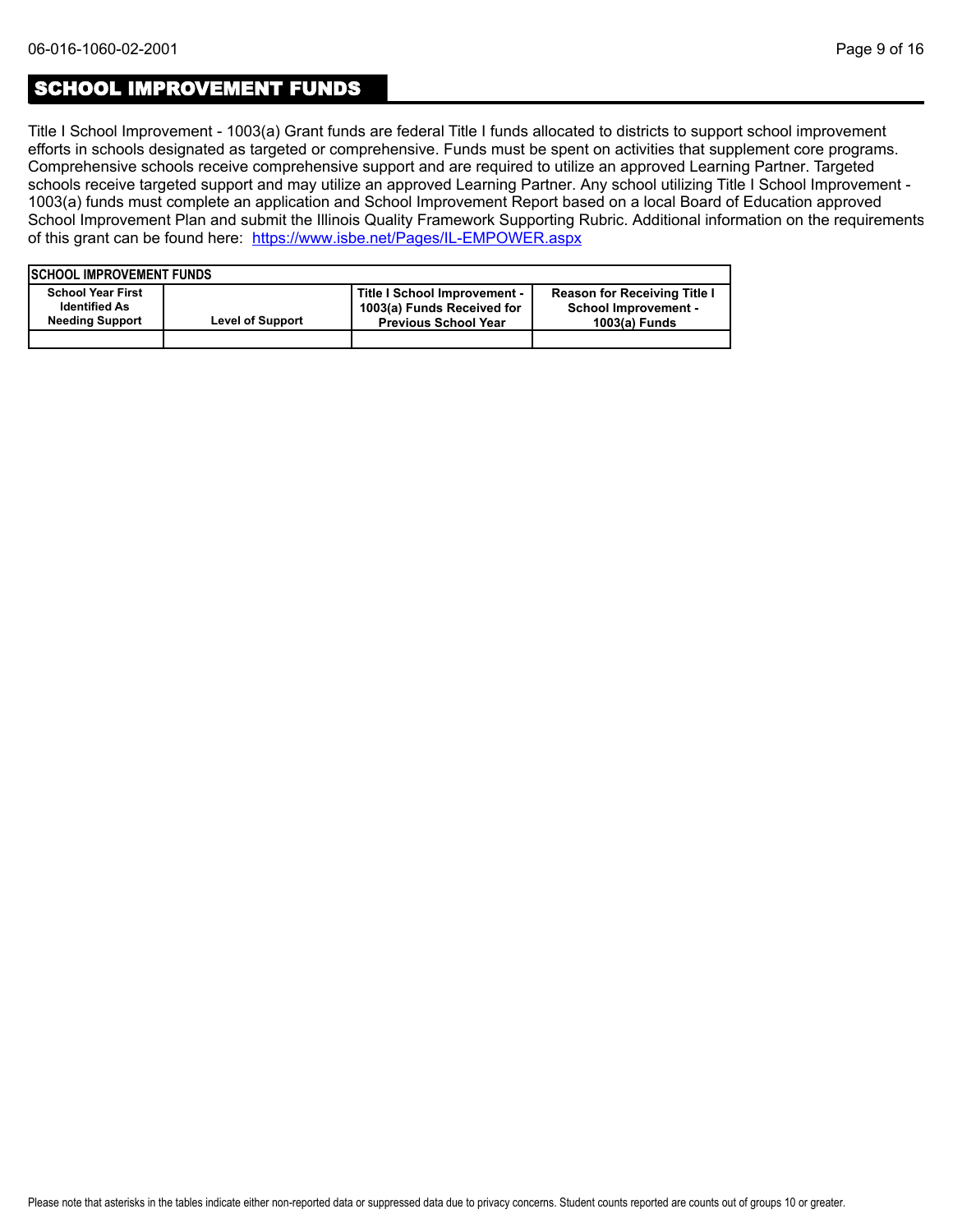## ACADEMIC PERFORMANCE - ASSESSMENTS

The federal Every Student Succeeds Act requires states to provide every school a summative designation. All states were given a waiver of this requirement for school year 2019-2020 due to the impact of COVID-19. The waiver requires that states reissue schools their designations from the previous year. Illinois has four summative designations: Exemplary, Commendable, Targeted Support, and Comprehensive Support. Schools that receive a designation of Targeted Support for particular student groups or Comprehensive Support for the school receive additional funding and resources to build local capacity and improve student outcomes. Multiple measures of school performance and environment determine a school's designation. For more information about Illinois' accountability system please visit [www.isbe.net/summative](http://www.isbe.net/summative)

|                 | <b>ELA PARTICIPATION - ALL TESTS (Demographics)</b> |      |        |       |              |          |       |                                       |                             |                         |                                         |                                        |                     |                      |
|-----------------|-----------------------------------------------------|------|--------|-------|--------------|----------|-------|---------------------------------------|-----------------------------|-------------------------|-----------------------------------------|----------------------------------------|---------------------|----------------------|
|                 | All                                                 | Male | Female | White | <b>Black</b> | Hispanic | Asian | <b>Native</b><br>Hawaiian<br>Islander | /Pacific American<br>Indian | Two or<br>More<br>Races | Children<br>with<br><b>Disabilities</b> | <b>Students</b><br>with<br><b>IEPs</b> | English<br>Learners | Low<br><b>Income</b> |
| School          |                                                     |      |        |       |              |          |       |                                       |                             |                         |                                         |                                        |                     |                      |
| <b>District</b> |                                                     |      |        |       |              |          |       |                                       |                             |                         |                                         |                                        |                     |                      |
| <b>State</b>    |                                                     |      |        |       |              |          |       |                                       |                             |                         |                                         |                                        |                     |                      |

**Due to the suspension of in-person instruction during the 2019-20 school year, the data for this metric is unavailable for use in the School Year 2020 Report Card.**

|                 | MATH PARTICIPATION - ALL TESTS (Demographics) |      |        |       |              |          |       |                           |                   |        |                     |                 |          |        |
|-----------------|-----------------------------------------------|------|--------|-------|--------------|----------|-------|---------------------------|-------------------|--------|---------------------|-----------------|----------|--------|
|                 |                                               |      |        |       |              |          |       | <b>Native</b><br>Hawaiian |                   | Two or | Children            | <b>Students</b> |          |        |
|                 |                                               |      |        |       |              |          |       |                           | /Pacific American | More   | with                | with            | English  | Low    |
|                 | All                                           | Male | Female | White | <b>Black</b> | Hispanic | Asian | Islander                  | Indian            | Races  | <b>Disabilities</b> | <b>IEPs</b>     | Learners | Income |
| School          |                                               |      |        |       |              |          |       |                           |                   |        |                     |                 |          |        |
| <b>District</b> |                                               |      |        |       |              |          |       |                           |                   |        |                     |                 |          |        |
| State           |                                               |      |        |       |              |          |       |                           |                   |        |                     |                 |          |        |
|                 |                                               |      |        |       |              |          |       |                           |                   |        |                     |                 |          |        |

**Due to the suspension of in-person instruction during the 2019-20 school year, the data for this metric is unavailable for use in the School Year 2020 Report Card.**

|                 | <b>SCIENCE PARTICIPATION - ALL TESTS (Demographics)</b> |      |        |       |              |          |       |                           |                   |        |                     |                 |          |        |
|-----------------|---------------------------------------------------------|------|--------|-------|--------------|----------|-------|---------------------------|-------------------|--------|---------------------|-----------------|----------|--------|
|                 |                                                         |      |        |       |              |          |       | <b>Native</b><br>Hawaiian |                   | Two or | Children            | <b>Students</b> |          |        |
|                 |                                                         |      |        |       |              |          |       |                           | /Pacific American | More   | with                | with            | English  | Low    |
|                 | All                                                     | Male | Female | White | <b>Black</b> | Hispanic | Asian | <b>Islander</b>           | Indian            | Races  | <b>Disabilities</b> | <b>IEPs</b>     | Learners | Income |
| School          |                                                         |      |        |       |              |          |       |                           |                   |        |                     |                 |          |        |
| <b>District</b> |                                                         |      |        |       |              |          |       |                           |                   |        |                     |                 |          |        |
| <b>State</b>    |                                                         |      |        |       |              |          |       |                           |                   |        |                     |                 |          |        |
|                 |                                                         |      |        |       |              |          |       |                           |                   |        |                     |                 |          |        |

**Due to the suspension of in-person instruction during the 2019-20 school year, the data for this metric is unavailable for use in the School Year 2020 Report Card.**

#### **NUMBER AND PERCENTAGE OF ENGLISH LEARNERS EXEMPTED FROM ASSESSMENT**

No English Learners are exempted from assessment, including those who are newly arrived in the U.S. Previously, states could exempt newly arrived English Learners from ELA testing only. Under ESSA, states have flexibility in how they test and use scores from newly arrived English Learners. Per the approved Illinois ESSA State Plan, "Illinois will assess newly arrived ELs, enrolled in their first year in U.S. schools, in grades 3-12 in academic content areas: English language arts, mathematics, and science. Data from the first-year assessments will not be included in accountability determinations, but serve solely for baseline purposes."

Please note that asterisks in the tables indicate either non-reported data or suppressed data due to privacy concerns. Student counts reported are counts out of groups 10 or greater.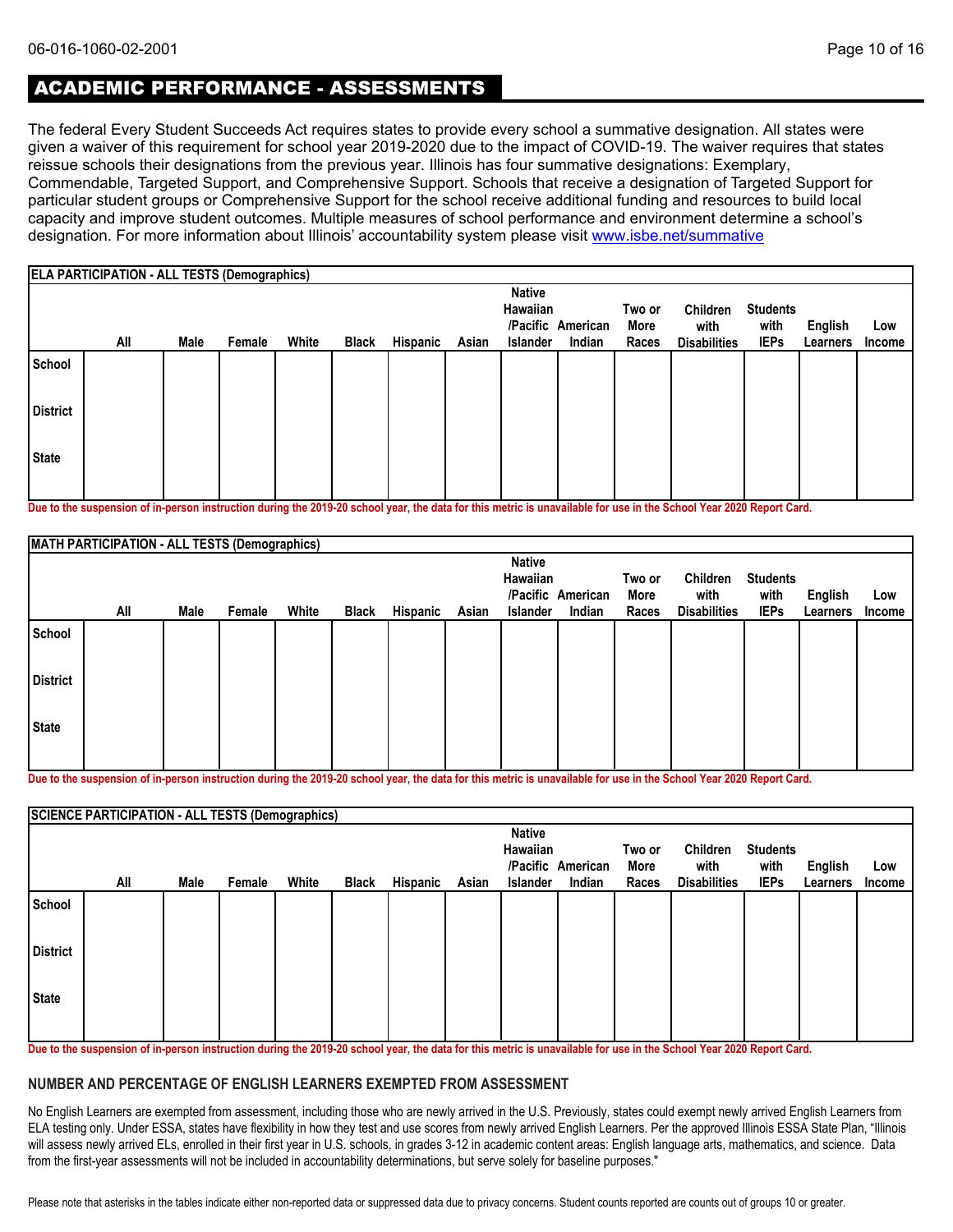|                 | <b>IAR ELA PARTICIPATION (Demographics)</b>                                                                                                               |      |        |       |              |          |       |                                              |                             |                         |                                         |                                        |                     |                      |
|-----------------|-----------------------------------------------------------------------------------------------------------------------------------------------------------|------|--------|-------|--------------|----------|-------|----------------------------------------------|-----------------------------|-------------------------|-----------------------------------------|----------------------------------------|---------------------|----------------------|
|                 | All                                                                                                                                                       | Male | Female | White | <b>Black</b> | Hispanic | Asian | <b>Native</b><br>Hawaiian<br><b>Islander</b> | /Pacific American<br>Indian | Two or<br>More<br>Races | Children<br>with<br><b>Disabilities</b> | <b>Students</b><br>with<br><b>IEPs</b> | English<br>Learners | Low<br><b>Income</b> |
| School          |                                                                                                                                                           |      |        |       |              |          |       |                                              |                             |                         |                                         |                                        |                     |                      |
| <b>District</b> |                                                                                                                                                           |      |        |       |              |          |       |                                              |                             |                         |                                         |                                        |                     |                      |
| State           |                                                                                                                                                           |      |        |       |              |          |       |                                              |                             |                         |                                         |                                        |                     |                      |
|                 | Bur to the comparation of the comparational contraction AAA AA subset once the shift facility in contractional factor to the Ochecl Vene AAAA Benedi Anal |      |        |       |              |          |       |                                              |                             |                         |                                         |                                        |                     |                      |

|                 | <b>IAR MATH PARTICIPATION (Demographics)</b> |      |        |       |              |          |       |                                       |                             |                         |                                         |                                        |                            |               |
|-----------------|----------------------------------------------|------|--------|-------|--------------|----------|-------|---------------------------------------|-----------------------------|-------------------------|-----------------------------------------|----------------------------------------|----------------------------|---------------|
|                 | All                                          | Male | Female | White | <b>Black</b> | Hispanic | Asian | <b>Native</b><br>Hawaiian<br>Islander | /Pacific American<br>Indian | Two or<br>More<br>Races | Children<br>with<br><b>Disabilities</b> | <b>Students</b><br>with<br><b>IEPs</b> | <b>English</b><br>Learners | Low<br>Income |
| School          |                                              |      |        |       |              |          |       |                                       |                             |                         |                                         |                                        |                            |               |
| <b>District</b> |                                              |      |        |       |              |          |       |                                       |                             |                         |                                         |                                        |                            |               |
| <b>State</b>    |                                              |      |        |       |              |          |       |                                       |                             |                         |                                         |                                        |                            |               |

**Due to the suspension of in-person instruction during the 2019-20 school year, the data for this metric is unavailable for use in the School Year 2020 Report Card.**

|                 |     |      | SAT ELA PARTICIPATION (Demographics) |       |       |          |       | <b>Native</b> |                   |        |                     |                 |          |        |
|-----------------|-----|------|--------------------------------------|-------|-------|----------|-------|---------------|-------------------|--------|---------------------|-----------------|----------|--------|
|                 |     |      |                                      |       |       |          |       | Hawaiian      |                   | Two or | Children            | <b>Students</b> |          |        |
|                 |     |      |                                      |       |       |          |       |               | /Pacific American | More   | with                | with            | English  | Low    |
|                 | All | Male | Female                               | White | Black | Hispanic | Asian | Islander      | Indian            | Races  | <b>Disabilities</b> | <b>IEPs</b>     | Learners | Income |
| School          |     |      |                                      |       |       |          |       |               |                   |        |                     |                 |          |        |
| <b>District</b> |     |      |                                      |       |       |          |       |               |                   |        |                     |                 |          |        |
| State           |     |      |                                      |       |       |          |       |               |                   |        |                     |                 |          |        |

**Due to the suspension of in-person instruction during the 2019-20 school year, the data for this metric is unavailable for use in the School Year 2020 Report Card.**

|                 | SAT MATH PARTICIPATION (Demographics) |      |        |       |              |          |       |                                       |                             |                         |                                         |                                        |                     |               |
|-----------------|---------------------------------------|------|--------|-------|--------------|----------|-------|---------------------------------------|-----------------------------|-------------------------|-----------------------------------------|----------------------------------------|---------------------|---------------|
|                 | All                                   | Male | Female | White | <b>Black</b> | Hispanic | Asian | <b>Native</b><br>Hawaiian<br>Islander | /Pacific American<br>Indian | Two or<br>More<br>Races | Children<br>with<br><b>Disabilities</b> | <b>Students</b><br>with<br><b>IEPs</b> | English<br>Learners | Low<br>Income |
| School          |                                       |      |        |       |              |          |       |                                       |                             |                         |                                         |                                        |                     |               |
| <b>District</b> |                                       |      |        |       |              |          |       |                                       |                             |                         |                                         |                                        |                     |               |
| State           |                                       |      |        |       |              |          |       |                                       |                             |                         |                                         |                                        |                     |               |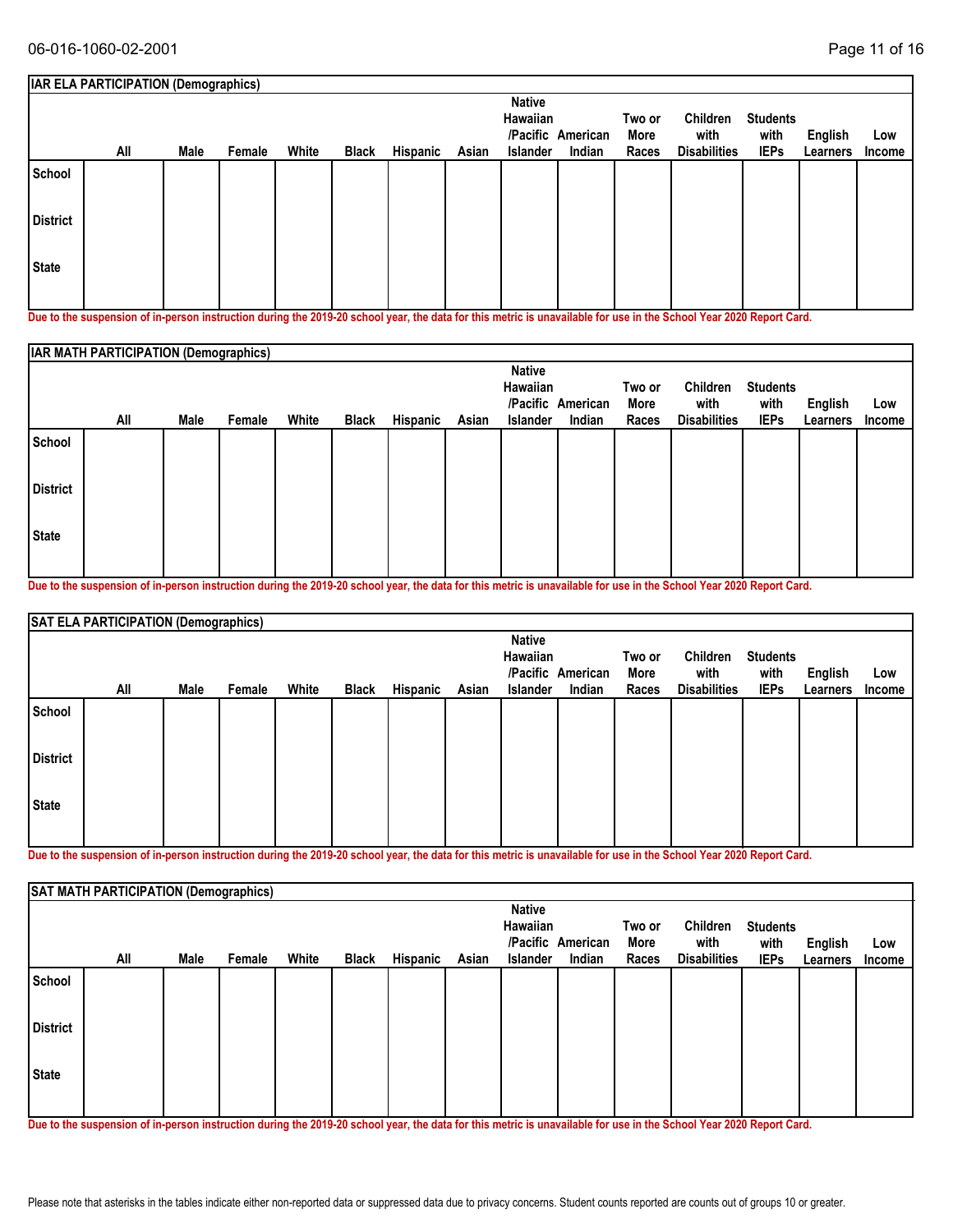|                 | DLM-AA ELA PARTICIPATION (Demographics)                                                                                                                    |      |        |       |              |          |       |                                              |                             |                         |                                         |                                        |                     |                      |
|-----------------|------------------------------------------------------------------------------------------------------------------------------------------------------------|------|--------|-------|--------------|----------|-------|----------------------------------------------|-----------------------------|-------------------------|-----------------------------------------|----------------------------------------|---------------------|----------------------|
|                 | All                                                                                                                                                        | Male | Female | White | <b>Black</b> | Hispanic | Asian | <b>Native</b><br>Hawaiian<br><b>Islander</b> | /Pacific American<br>Indian | Two or<br>More<br>Races | Children<br>with<br><b>Disabilities</b> | <b>Students</b><br>with<br><b>IEPs</b> | English<br>Learners | Low<br><b>Income</b> |
| School          |                                                                                                                                                            |      |        |       |              |          |       |                                              |                             |                         |                                         |                                        |                     |                      |
| <b>District</b> |                                                                                                                                                            |      |        |       |              |          |       |                                              |                             |                         |                                         |                                        |                     |                      |
| l State         |                                                                                                                                                            |      |        |       |              |          |       |                                              |                             |                         |                                         |                                        |                     |                      |
|                 | Dua ta tha ananantan af in naman inaturatiwa dimina tha 9040.90 aghaal wan tha data farthis matuja in manailahla farma in tha Cabaal Vaau 9090 Danaut Caud |      |        |       |              |          |       |                                              |                             |                         |                                         |                                        |                     |                      |

|                 | DLM-AA MATH PARTICIPATION (Demographics) |      |        |       |              |          |       |                                              |                             |                         |                                         |                                        |                                   |               |
|-----------------|------------------------------------------|------|--------|-------|--------------|----------|-------|----------------------------------------------|-----------------------------|-------------------------|-----------------------------------------|----------------------------------------|-----------------------------------|---------------|
|                 | All                                      | Male | Female | White | <b>Black</b> | Hispanic | Asian | <b>Native</b><br>Hawaiian<br><b>Islander</b> | /Pacific American<br>Indian | Two or<br>More<br>Races | Children<br>with<br><b>Disabilities</b> | <b>Students</b><br>with<br><b>IEPs</b> | <b>English</b><br><b>Learners</b> | Low<br>Income |
| School          |                                          |      |        |       |              |          |       |                                              |                             |                         |                                         |                                        |                                   |               |
| <b>District</b> |                                          |      |        |       |              |          |       |                                              |                             |                         |                                         |                                        |                                   |               |
| <b>State</b>    |                                          |      |        |       |              |          |       |                                              |                             |                         |                                         |                                        |                                   |               |

**Due to the suspension of in-person instruction during the 2019-20 school year, the data for this metric is unavailable for use in the School Year 2020 Report Card.**

|                 | <b>DLM-AA SCIENCE PARTICIPATION (Demographics)</b> |      |        |       |       |          |       |                           |                   |                |                     |                         |          |        |
|-----------------|----------------------------------------------------|------|--------|-------|-------|----------|-------|---------------------------|-------------------|----------------|---------------------|-------------------------|----------|--------|
|                 |                                                    |      |        |       |       |          |       | <b>Native</b><br>Hawaiian | /Pacific American | Two or<br>More | Children<br>with    | <b>Students</b><br>with | English  | Low    |
|                 | All                                                | Male | Female | White | Black | Hispanic | Asian | <b>Islander</b>           | Indian            | Races          | <b>Disabilities</b> | <b>IEPs</b>             | Learners | Income |
| School          |                                                    |      |        |       |       |          |       |                           |                   |                |                     |                         |          |        |
| <b>District</b> |                                                    |      |        |       |       |          |       |                           |                   |                |                     |                         |          |        |
| <b>State</b>    |                                                    |      |        |       |       |          |       |                           |                   |                |                     |                         |          |        |
|                 |                                                    |      |        |       |       |          |       |                           |                   |                |                     |                         |          |        |

**Due to the suspension of in-person instruction during the 2019-20 school year, the data for this metric is unavailable for use in the School Year 2020 Report Card.**

|                 | <b>ISA PARTICIPATION (Demographics)</b> |      |        |       |              |          |       |                                       |                             |                         |                                         |                                        |                     |                      |
|-----------------|-----------------------------------------|------|--------|-------|--------------|----------|-------|---------------------------------------|-----------------------------|-------------------------|-----------------------------------------|----------------------------------------|---------------------|----------------------|
|                 | All                                     | Male | Female | White | <b>Black</b> | Hispanic | Asian | <b>Native</b><br>Hawaiian<br>Islander | /Pacific American<br>Indian | Two or<br>More<br>Races | Children<br>with<br><b>Disabilities</b> | <b>Students</b><br>with<br><b>IEPs</b> | English<br>Learners | Low<br><b>Income</b> |
| School          |                                         |      |        |       |              |          |       |                                       |                             |                         |                                         |                                        |                     |                      |
| <b>District</b> |                                         |      |        |       |              |          |       |                                       |                             |                         |                                         |                                        |                     |                      |
| <b>State</b>    |                                         |      |        |       |              |          |       |                                       |                             |                         |                                         |                                        |                     |                      |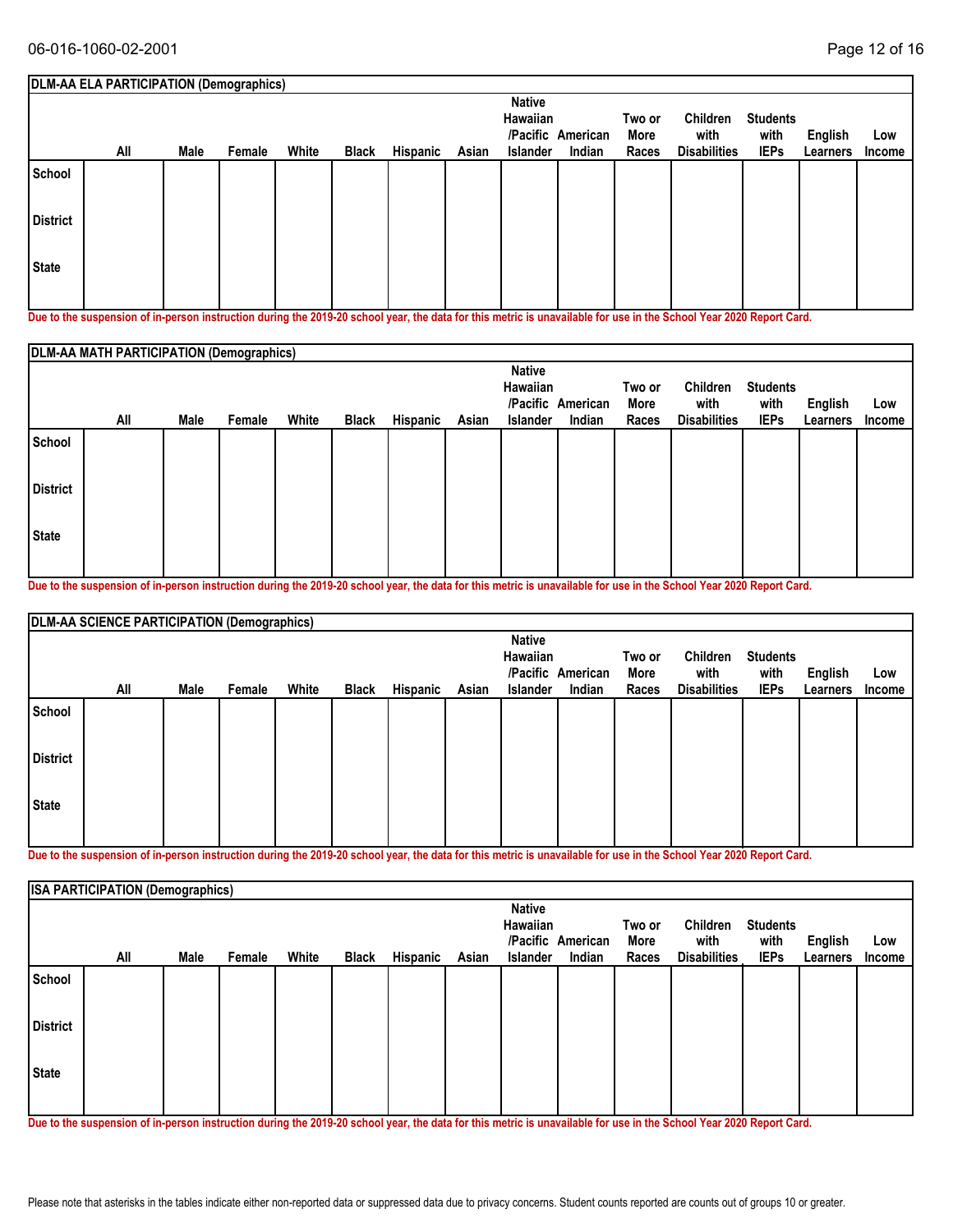| All             |      |        |       |                                                   |  | <b>Native</b>  |          | Two or<br>More    |
|-----------------|------|--------|-------|---------------------------------------------------|--|----------------|----------|-------------------|
| <b>Students</b> | Male | Female | White | <b>Black</b>                                      |  | Islander       | Indian   | Races             |
|                 |      |        |       |                                                   |  |                |          |                   |
|                 |      |        |       |                                                   |  |                |          |                   |
|                 |      |        |       |                                                   |  |                |          |                   |
|                 |      |        |       | <b>ELA PROFICIENCY - ALL TESTS (Demographics)</b> |  | Hispanic Asian | Hawaiian | /Pacific American |

|                 | <b>ELA PROFICIENCY - ALL TESTS (Demographics Continued)</b> |                                        |                                   |     |                 |                |                     |                 |
|-----------------|-------------------------------------------------------------|----------------------------------------|-----------------------------------|-----|-----------------|----------------|---------------------|-----------------|
|                 | <b>Children</b><br>with<br><b>Disabilities</b>              | <b>Students</b><br>with<br><b>IEPs</b> | <b>English</b><br><b>Learners</b> | Low | Income Homeless | <b>Migrant</b> | Youth<br>In<br>Care | <b>Military</b> |
| <b>School</b>   |                                                             |                                        |                                   |     |                 |                |                     |                 |
| <b>District</b> |                                                             |                                        |                                   |     |                 |                |                     |                 |
| <b>State</b>    |                                                             |                                        |                                   |     |                 |                |                     |                 |
|                 |                                                             |                                        |                                   |     |                 |                |                     |                 |

**Due to the suspension of in-person instruction during the 2019-20 school year, the data for this metric is unavailable for use in the School Year 2020 Report Card.**

|                 | <b>MATH PROFICIENCY - ALL TESTS (Demographics)</b> |      |        |       |       |                         |                                  |                             |                         |
|-----------------|----------------------------------------------------|------|--------|-------|-------|-------------------------|----------------------------------|-----------------------------|-------------------------|
|                 | All<br><b>Students</b>                             | Male | Female | White | Black | Hispanic Asian Islander | <b>Native</b><br><b>Hawaiian</b> | /Pacific American<br>Indian | Two or<br>More<br>Races |
| School          |                                                    |      |        |       |       |                         |                                  |                             |                         |
| <b>District</b> |                                                    |      |        |       |       |                         |                                  |                             |                         |
| <b>State</b>    |                                                    |      |        |       |       |                         |                                  |                             |                         |

**Due to the suspension of in-person instruction during the 2019-20 school year, the data for this metric is unavailable for use in the School Year 2020 Report Card.**

|                 | <b>Children</b><br>with | <b>Students</b><br>with | <b>English</b>  | Low |                         | Youth<br><b>In</b> |          |
|-----------------|-------------------------|-------------------------|-----------------|-----|-------------------------|--------------------|----------|
|                 | <b>Disabilities</b>     | <b>IEPs</b>             | <b>Learners</b> |     | Income Homeless Migrant | Care               | Military |
| <b>School</b>   |                         |                         |                 |     |                         |                    |          |
| <b>District</b> |                         |                         |                 |     |                         |                    |          |
| <b>State</b>    |                         |                         |                 |     |                         |                    |          |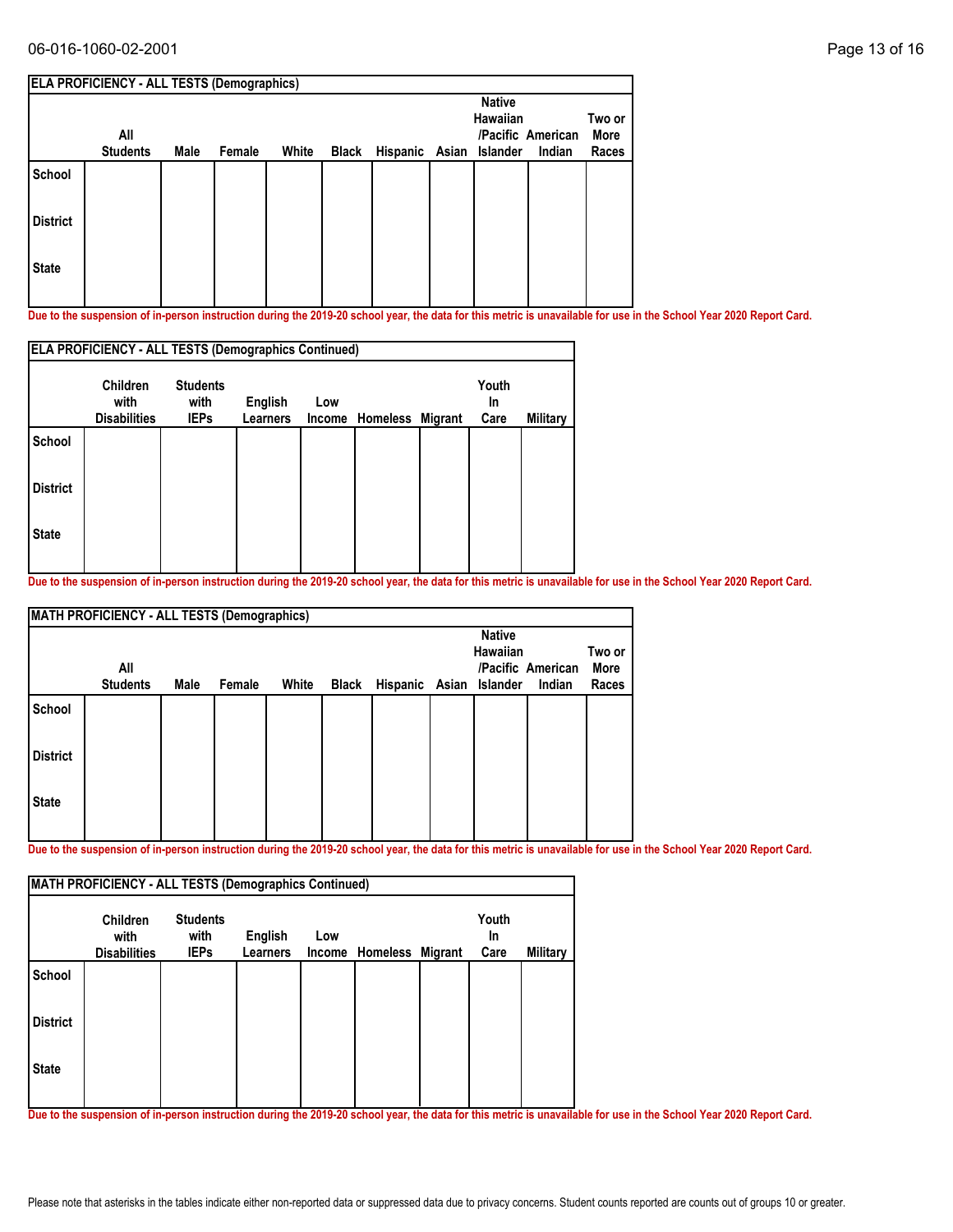### 06-016-1060-02-2001 Page 14 of 16

|                 | <b>SCIENCE PROFICIENCY - ALL TESTS (Demographics)</b> |      |        |       |       |                         |                                  |                   |        |
|-----------------|-------------------------------------------------------|------|--------|-------|-------|-------------------------|----------------------------------|-------------------|--------|
|                 |                                                       |      |        |       |       |                         | <b>Native</b><br><b>Hawaiian</b> |                   | Two or |
|                 | All                                                   |      |        |       |       |                         |                                  | /Pacific American | More   |
|                 | <b>Students</b>                                       | Male | Female | White | Black | Hispanic Asian Islander |                                  | Indian            | Races  |
| School          |                                                       |      |        |       |       |                         |                                  |                   |        |
| <b>District</b> |                                                       |      |        |       |       |                         |                                  |                   |        |
| <b>State</b>    |                                                       |      |        |       |       |                         |                                  |                   |        |
|                 |                                                       |      |        |       |       |                         |                                  |                   |        |

**Due to the suspension of in-person instruction during the 2019-20 school year, the data for this metric is unavailable for use in the School Year 2020 Report Card.**

|                 | <b>SCIENCE PROFICIENCY - ALL TESTS (Demographics Continued)</b> |                     |                            |     |                         |            |          |
|-----------------|-----------------------------------------------------------------|---------------------|----------------------------|-----|-------------------------|------------|----------|
|                 | <b>Children</b>                                                 | <b>Students</b>     |                            |     |                         | Youth      |          |
|                 | with<br><b>Disabilities</b>                                     | with<br><b>IEPs</b> | English<br><b>Learners</b> | Low | Income Homeless Migrant | In<br>Care | Military |
| <b>School</b>   |                                                                 |                     |                            |     |                         |            |          |
| <b>District</b> |                                                                 |                     |                            |     |                         |            |          |
| <b>State</b>    |                                                                 |                     |                            |     |                         |            |          |
|                 |                                                                 |                     |                            |     |                         |            |          |

|                 | <b>EL PROFICIENCY ON ACCESS</b> |         |                                                 |        |       |                           |                         |
|-----------------|---------------------------------|---------|-------------------------------------------------|--------|-------|---------------------------|-------------------------|
|                 | #<br><b>ELS</b>                 | Tested  | %<br><b>Participation Proficient Proficient</b> |        | %     | Long<br><b>Term</b><br>EL | %<br>Long<br>Term<br>EL |
| School          | 26                              | 26      | 100.0%                                          | 3      | 11.5% | $\star$                   |                         |
| <b>District</b> | 34                              | 32      | 94.1%                                           |        | 21.9% | *                         |                         |
| <b>State</b>    | 223,399                         | 220.920 | 98.9%                                           | 17,503 | 7.9%  | 20.127                    | 9.0%                    |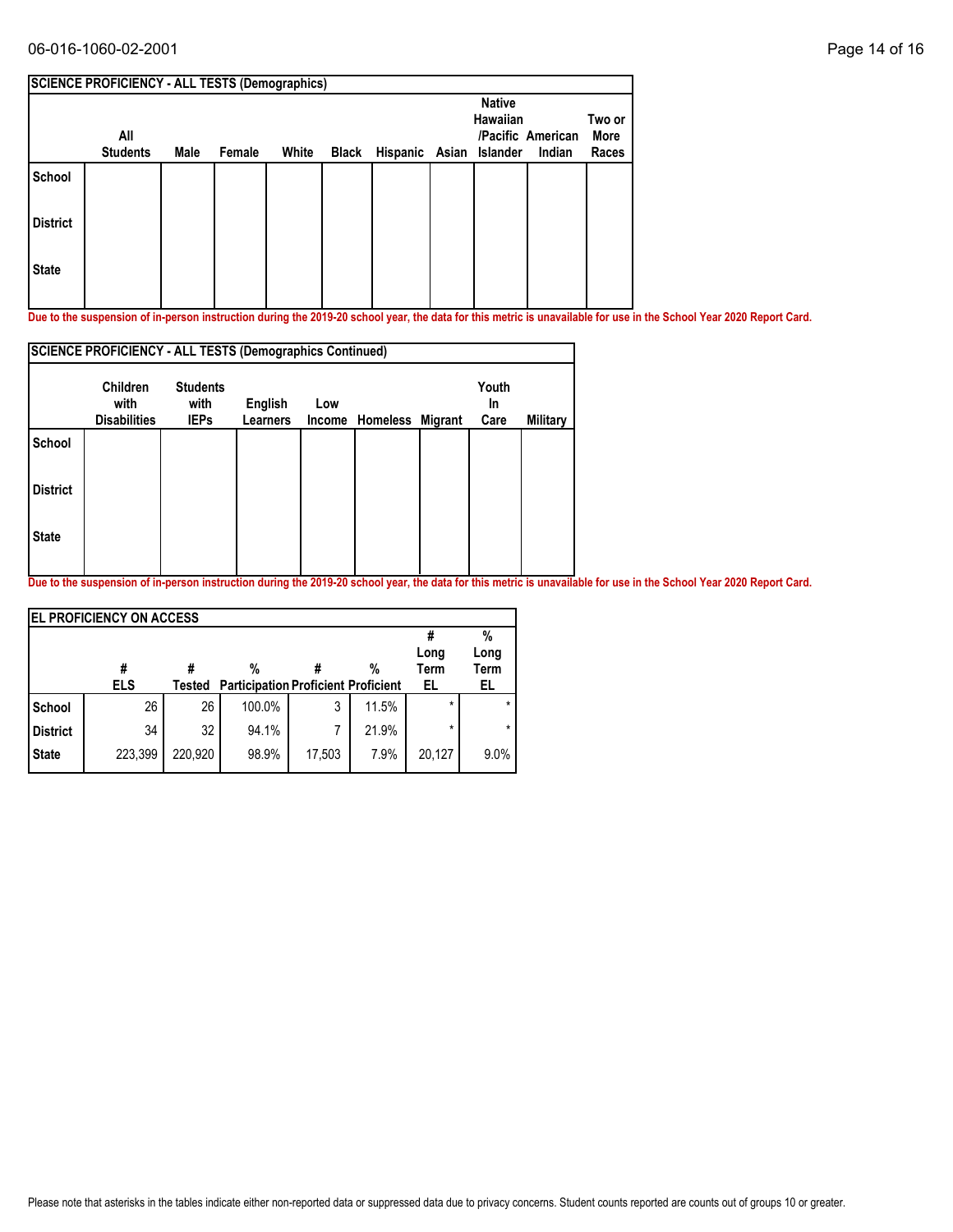|                 | MEAN ELA GROWTH PERCENTILE - IAR (Demographics) |      |        |       |              |          |       |                                                   |                    |                         |
|-----------------|-------------------------------------------------|------|--------|-------|--------------|----------|-------|---------------------------------------------------|--------------------|-------------------------|
|                 | All<br><b>Students</b>                          | Male | Female | White | <b>Black</b> | Hispanic | Asian | <b>Native</b><br>Hawaiian<br>/Pacific<br>Islander | American<br>Indian | Two or<br>More<br>Races |
| School          |                                                 |      |        |       |              |          |       |                                                   |                    |                         |
| <b>District</b> |                                                 |      |        |       |              |          |       |                                                   |                    |                         |
| <b>State</b>    |                                                 |      |        |       |              |          |       |                                                   |                    |                         |

|                 | MEAN ELA GROWTH PERCENTILE - IAR (Demographics Continued) |                         |                 |        |          |         |                    |          |
|-----------------|-----------------------------------------------------------|-------------------------|-----------------|--------|----------|---------|--------------------|----------|
|                 | <b>Children</b><br>with                                   | <b>Students</b><br>with | English         | Low    |          |         | Youth<br><b>In</b> |          |
|                 | <b>Disabilities</b>                                       | <b>IEPs</b>             | <b>Learners</b> | Income | Homeless | Migrant | Care               | Military |
| <b>School</b>   |                                                           |                         |                 |        |          |         |                    |          |
| <b>District</b> |                                                           |                         |                 |        |          |         |                    |          |
| <b>State</b>    |                                                           |                         |                 |        |          |         |                    |          |
|                 |                                                           |                         |                 |        |          |         |                    |          |

**Due to the suspension of in-person instruction during the 2019-20 school year, the data for this metric is unavailable for use in the School Year 2020 Report Card.**

|                 | <b>MEAN MATH GROWTH PERCENTILE - IAR (Demographics)</b> |      |        |       |              |          |       |                                                   |                    |                         |  |  |
|-----------------|---------------------------------------------------------|------|--------|-------|--------------|----------|-------|---------------------------------------------------|--------------------|-------------------------|--|--|
|                 | All<br><b>Students</b>                                  | Male | Female | White | <b>Black</b> | Hispanic | Asian | <b>Native</b><br>Hawaiian<br>/Pacific<br>Islander | American<br>Indian | Two or<br>More<br>Races |  |  |
| School          |                                                         |      |        |       |              |          |       |                                                   |                    |                         |  |  |
| <b>District</b> |                                                         |      |        |       |              |          |       |                                                   |                    |                         |  |  |
| <b>State</b>    |                                                         |      |        |       |              |          |       |                                                   |                    |                         |  |  |

**Due to the suspension of in-person instruction during the 2019-20 school year, the data for this metric is unavailable for use in the School Year 2020 Report Card.**

|                 | <b>Children</b><br>with | <b>Students</b><br>with | English         | Low    |                  | Youth<br><b>In</b> |                 |
|-----------------|-------------------------|-------------------------|-----------------|--------|------------------|--------------------|-----------------|
|                 | <b>Disabilities</b>     | <b>IEPs</b>             | <b>Learners</b> | Income | Homeless Migrant | Care               | <b>Military</b> |
| <b>School</b>   |                         |                         |                 |        |                  |                    |                 |
| <b>District</b> |                         |                         |                 |        |                  |                    |                 |
| <b>State</b>    |                         |                         |                 |        |                  |                    |                 |